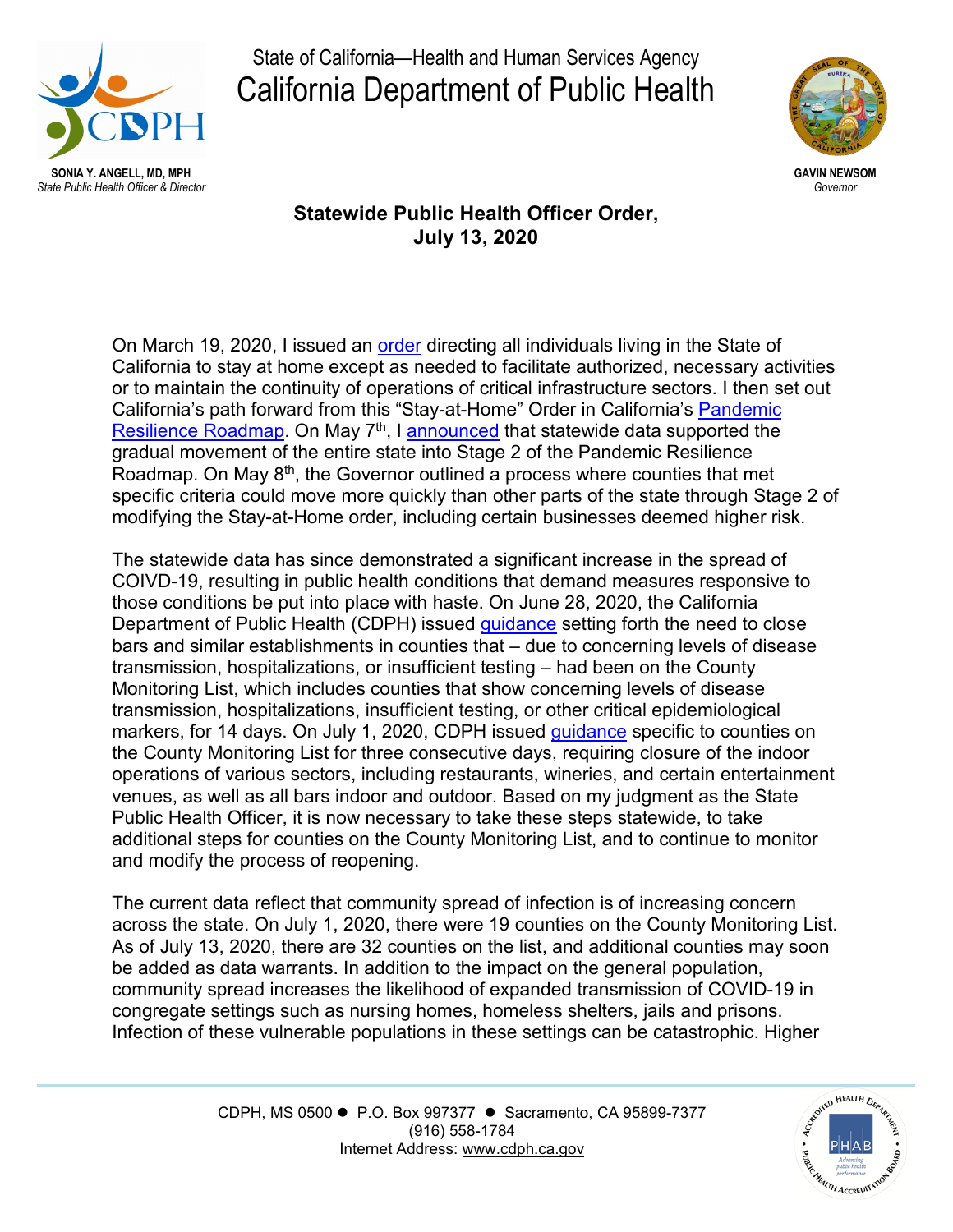levels of community spread also increase the likelihood of infection among individuals at high risk of serious outcomes from COVID-19, including the elderly and those with underlying health conditions who might live or otherwise interact with an infected individual.

The Pandemic Resilience Roadmap classifies bars, pubs, breweries, brewpubs, dine-in restaurants, wineries and tasting rooms, family entertainment centers, zoos, museums, and cardrooms as Stage 2 or Stage 3 sectors with high risk of transmission due to a number of features of the businesses and the behaviors that occur within them. Public health studies have shown that the risk of transmission is exacerbated in indoor spaces, particularly when lacking appropriate ventilation. These sectors are settings where groups convene and may mix with others for a prolonged period of time, increasing the risk of escalating the transmission rate of COVID-19. While physical distancing is critical to mitigating exposure, it is more effective at protecting an individual with brief exposures or outdoor exposures. In contrast to indoor spaces, wind and the viral dilution in outdoor spaces can help reduce viral load.

Bars, both indoor and outdoor, have additional risk factors. A bar, foundationally, is a social setting where typically not only small groups convene, but also where groups mix with other groups. Bars also have an added risk imposed by the consumption of alcohol as a primary activity offered in such venues. Alcohol consumption slows brain activity, reduces inhibition, and impairs judgment, factors which contribute to reduced compliance with recommended core personal protective measures, such as the mandatory use of face coverings and maintaining six feet of distance from people in different households, both indoors and outdoors. Louder environments and the cacophony of conversation that are typical in bar settings also require raised voices and greater projection of orally emitted viral droplets.

For counties on the County Monitoring List, the risks and impacts of disease transmission are even greater. The science suggests that for indoor operations the odds of an infected person transmitting the virus are dramatically higher compared to an open-air environment. Thus, for those counties on the list, it is necessary to close indoor operations for additional sectors which promote the closed-space mixing of populations beyond households and/or make adherence to physical distancing with face coverings difficult, including: gyms and fitness centers, places of worship, protests, offices for non-Critical Infrastructure sectors as designated on covid19.ca.gov, personal care services (including nail salons, massage parlors, and tattoo parlors), hair salons and barbershops, and malls.

- **///**
- **///**
- **///**
- **///**
- **///**
- **///**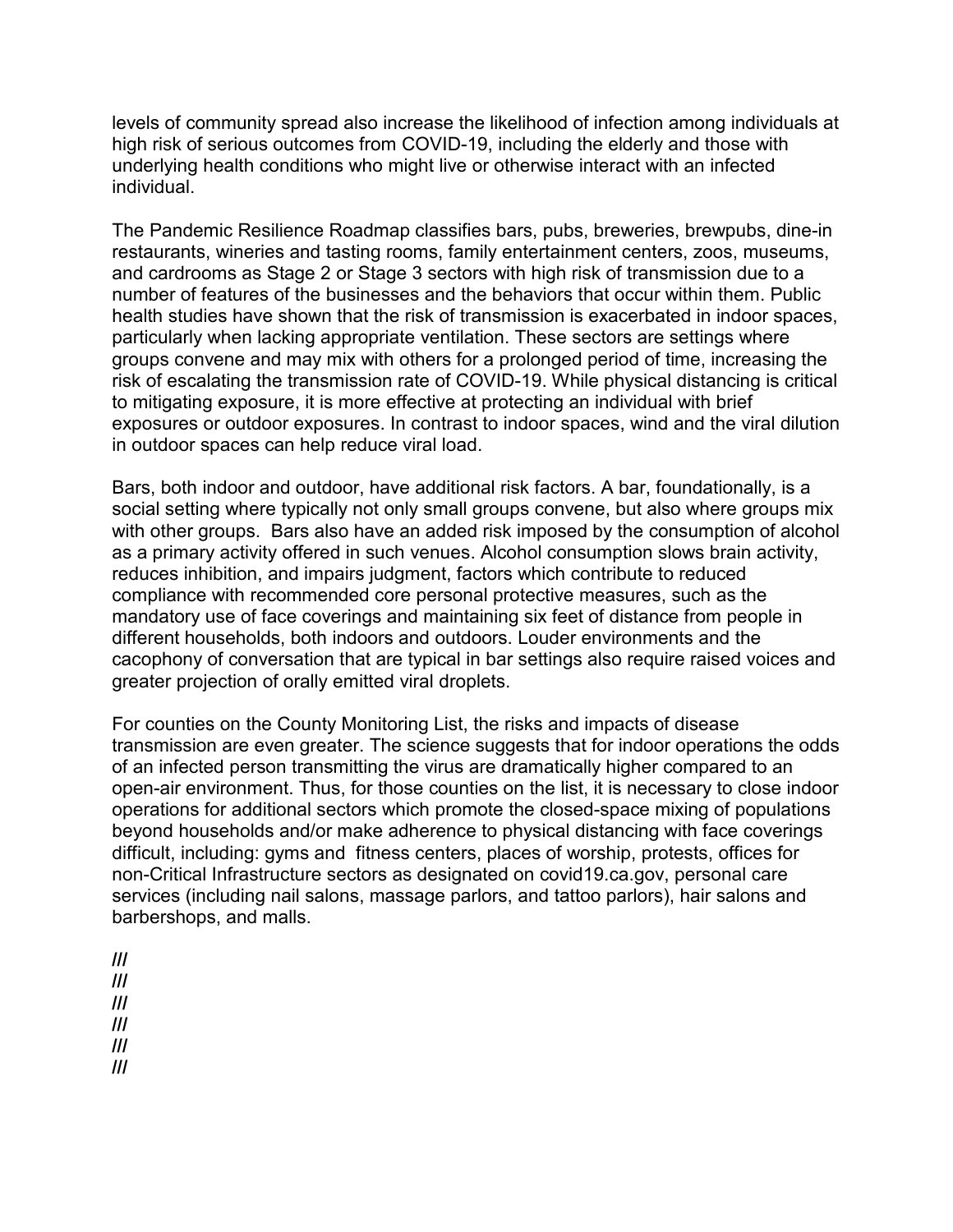## **NOW, THEREFORE, I, as State Public Health Officer and Director of the California Department of Public Health, order all of the following:**

## **Statewide Order Relative to Bars, Pubs, Brewpubs, and Breweries**

1. Bars, pubs, brewpubs, and breweries, whether operating indoors or outdoors, shall be closed across the state, unless an exception below applies.

- a. Bars, pubs, brewpubs, and breweries, may operate outdoors if they are offering sit-down, outdoor, dine-in meals. Alcohol can be sold only in the same transaction as a meal. When operating outdoors, they must follow the [dine-in restaurant guidance](https://covid19.ca.gov/pdf/guidance-dine-in-restaurants.pdf) and should continue to encourage takeout and delivery service whenever possible.
- b. Bars, pubs, brewpubs, and breweries that do not provide sit-down meals themselves, but can contract with another vendor to do so, can serve dine-in meals when operating outdoors provided both businesses follow the dine-in [restaurant guidance](https://covid19.ca.gov/pdf/guidance-dine-in-restaurants.pdf) and alcohol is sold only in the same transaction as a meal.
- c. Venues that are currently authorized to provide off sale beer, wine, and spirits to be consumed off premises and do not offer sit-down, dine-in meals must follow the [guidance for retail operations](https://files.covid19.ca.gov/pdf/guidance-retail.pdf) and offer curbside sales only.
- d. Concert, performance, or entertainment venues must remain closed until they are allowed to resume modified or full operation through a specific reopening order or guidance. Establishments that serve full meals must discontinue this type of entertainment until these types of activities are allowed to resume modified or full operation.
- 2. Indoor operations shall be restricted across the state as specified below:
	- a. Dine-in restaurants must close indoor seating to customers. During this closure all dine-in restaurants may continue to utilize outdoor seating and must comply with the [guidance for outdoor dining.](https://files.covid19.ca.gov/pdf/guidance-outdoor-restaurants.pdf) Restaurants should continue to encourage takeout and delivery service whenever possible.
	- b. Wineries and tasting rooms must close indoor services to customers. During this closure all wineries and tasting rooms operating outdoors must comply with the [guidance for restaurants,](http://covid19.ca.gov/pdf/guidance-restaurants-bars.pdf) wineries, and bars.
	- c. Family entertainment centers and movie theaters must close indoor services and attractions to customers.
		- 1. Family entertainment centers may continue to provide outdoor services and attractions to customers, and must comply with the guidance for [movie theaters and family entertainment centers.](http://covid19.ca.gov/pdf/guidance-family-entertainment.pdf)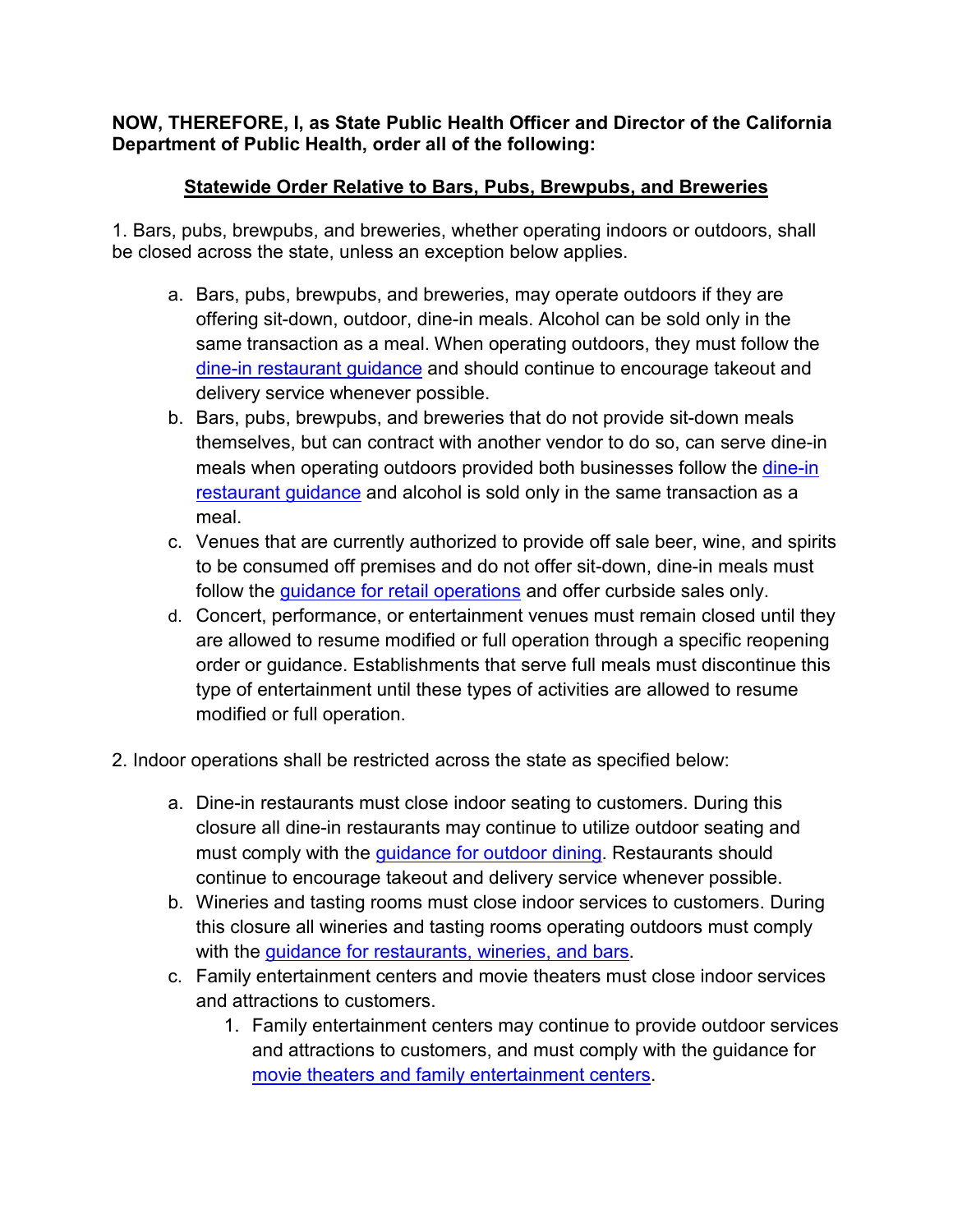- 2. Drive-in movie theaters may continue to operate and should follow additional applicable quidance for [drive-in movie theaters.](https://files.covid19.ca.gov/pdf/guidance-family-entertainment.pdf)
- d. Indoor attractions at zoos and museums must close to visitors.
	- 1. Zoos and museums may continue to operate outdoor attractions and must follow the *guidance for zoos and museums*.
- e. Cardrooms must close indoor services to customers and must follow the [guidance for](https://covid19.ca.gov/pdf/guidance-cardrooms-racetracks.pdf) cardrooms.

## **Order for Closure of Additional Indoor Sectors for Counties on Monitoring List**

3. Counties that currently appear on CDPH's County Monitoring List and have been on the list for three consecutive days, and counties that subsequently appear for three consecutive days or more while this order remains effective, must close all indoor operations of the following types of businesses/events/activities:

- a. Gyms and Fitness Centers
- b. Places of Worship
- c. Protests
- d. Offices for [Non-Critical Infrastructure Sectors](https://covid19.ca.gov/essential-workforce/)
- e. Personal Care Services (including nail salons, massage parlors, and tattoo parlors)
- f. Hair salons and barbershops
- g. Malls

## **Terms of Orders**

4. This order shall go into effect immediately.

5. These closures shall remain in effect until I determine it is appropriate to modify the order based on public health conditions.

6. Outdoor operations may be conducted under a tent, canopy, or other sun shelter but only as long as no more than one side is closed, allowing sufficient outdoor air movement.

7. I will continue to monitor the epidemiological data and will modify the sectors that may be open both statewide and in counties on the Monitoring List as required by the evolving public health conditions. If I determine that it is appropriate to reopen, close, or modify the operations of any additional sectors, those sectors will be posted at: [https://covid19.ca.gov/roadmap-counties/.](https://covid19.ca.gov/roadmap-counties/)

8. My *guidance* mandating the wearing of face coverings and my *guidance* prohibiting gatherings continue to apply statewide, except as specifically permitted in other orders or guidance documents. To prevent further spread of COVID-19 to and within other